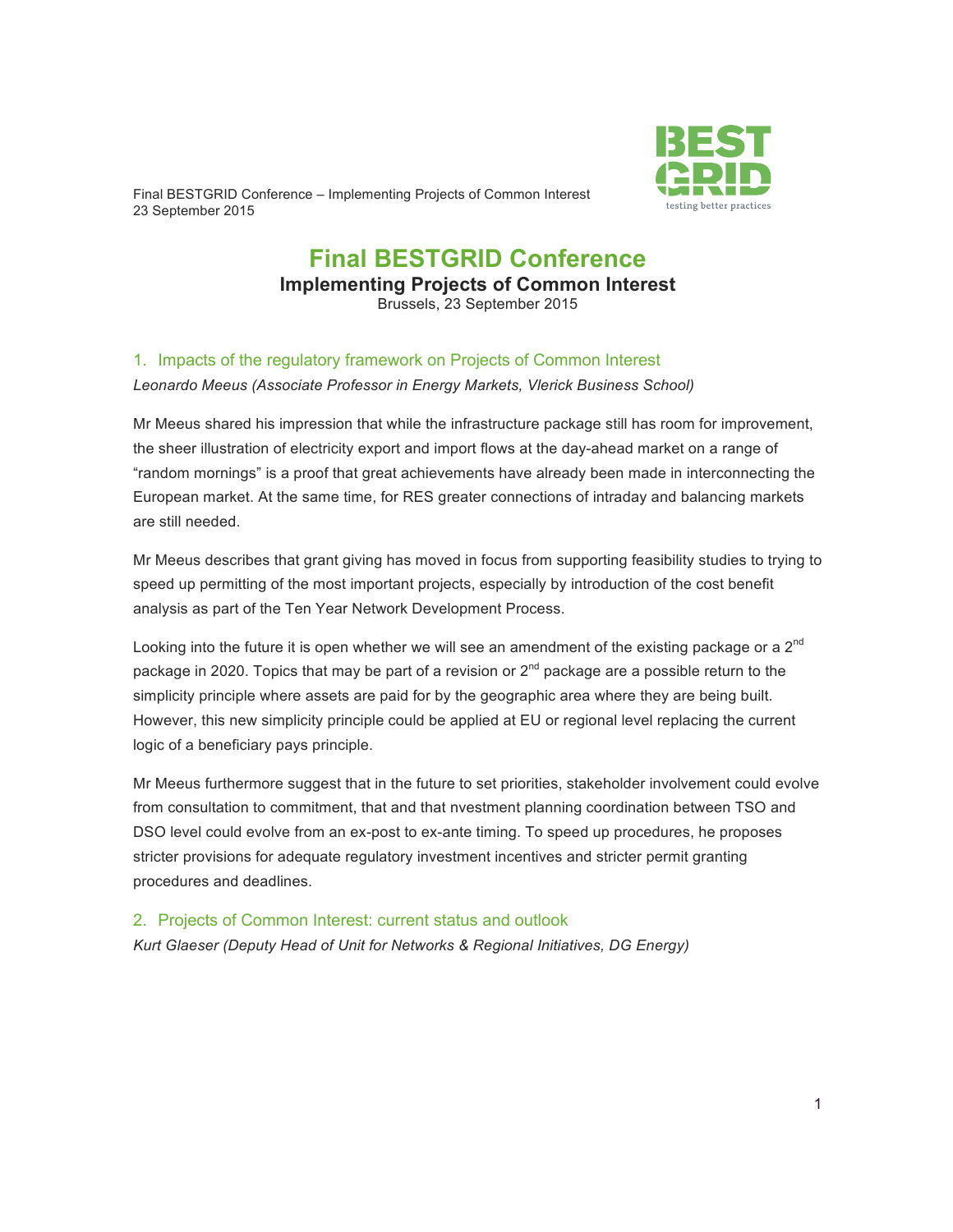

In response to Mr. Meeus suggestion for a regional approach, Mr. Glaeser exemplified that this is already being implemented via the priority corridors introduced as part of the TYNDP.

Explains that from the first PCI list, as of today, two projects have been commissioned, these are both internal lines, one in Italy and one in Austria. There are currently 136 electricity PCI projects, of these 66 shall be commissioned by 2020. Currently of the PCIs, 50% are 'on track' while others are delayed or will be re-transformed to adapt to the market.

The 2<sup>nd</sup> PCI list will be adopted this year, against rumours not with the winter package. For both electricity and gas, ±215 projects will be elected, reducing the overall number by 15%. Receival of the label is of high importance to the project promoters as it allows access to additional funding and implies an obligation for Member States to consider the projects with priority. At the same time, it needs to be recognised that on the ground, the label does not yet have much of a value as the vision of a European Energy infrastructure is not in the heads of people. It is clearly one of Mr. Glaeser's hope that via the Energy Union, a joint vision will receive a positive impulse.

### 3. Pilot project presentations

### a. Stevin project

### *Jeroen Mentens (Elia) and Erik Grietens (Bond Beter Leefmilieu)*

Jeroen Mentens and Erik Grietens presented their Lessons Learned from the evaluation of stakeholder engagement activities done as part of the Stevin project, a 380kV, 47km line from Zeebrugge to Zomergem. Insights were generated by analysing existing documents such as a stakeholder mapping, the local inputs, objections and concerns with respect to the project, the reactions to these objections and concerns and the planning and permitting procedures. On this basis, 10 in-depth interviews with most important stakeholders, 2 workshops with NGOs, farmers, the public and local authirties and two focus groups with government representatives, administrations and consultancy offices were organised. BBL generated on the basis of this 25 recommendations and quick wins split into the seven topics participation, use and necessity, transparency, communication, environmental impact , synchronising policy within and between levels of governance and sharing benefits and burdens.

Early participation, to find alternatives in SEA and EIA processes via a participatory approach, e.g. by establishing unofficial guidance groups and the necessity to translate complex matters into comprehensible information to avoid the sensation of intends of deceptions were highlighted findings.

Kindly hosted by 2



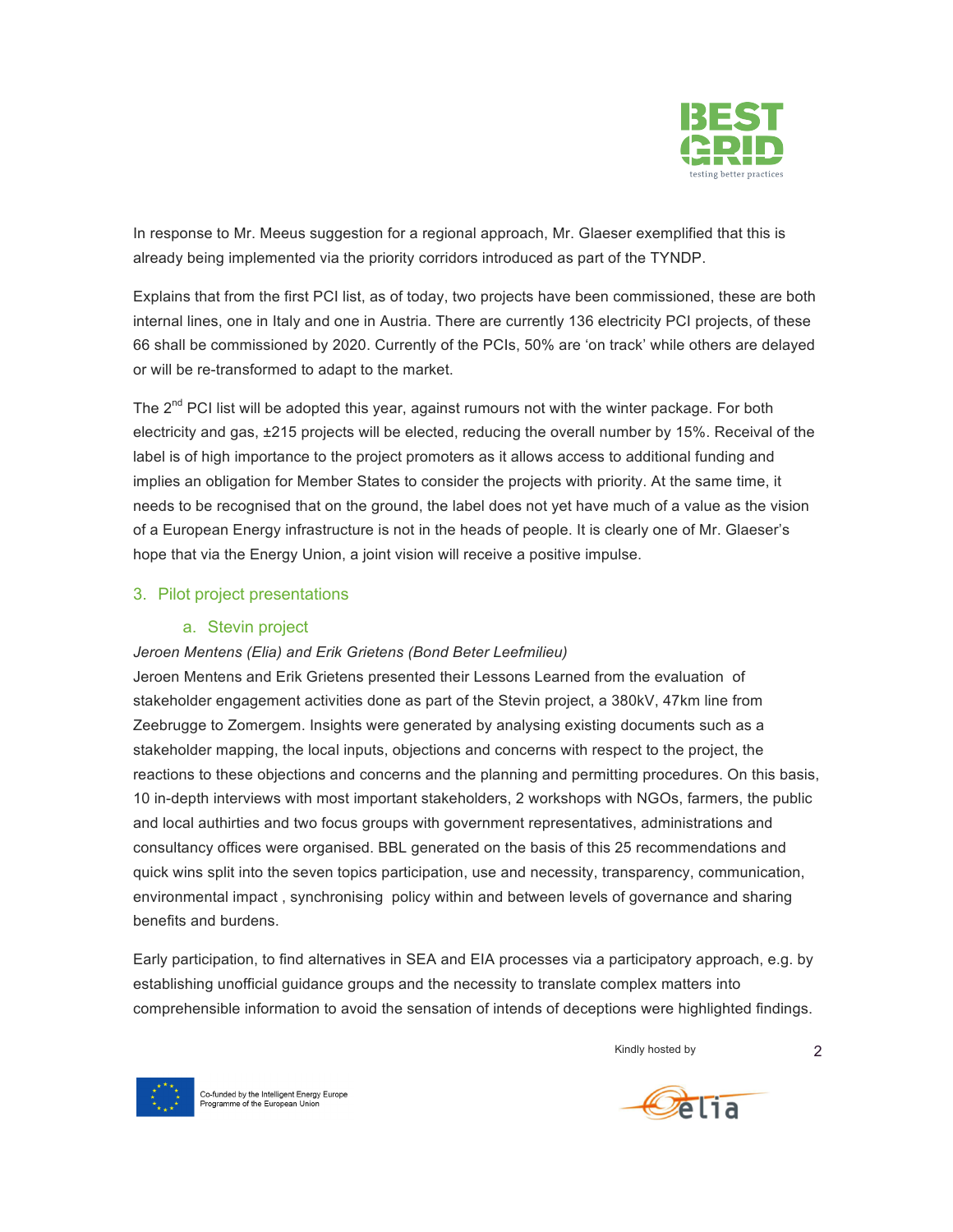

#### The full report can be accessed at

http://www.bestgrid.eu/uploads/media/D3.3\_BESTGRID\_Summarising\_analysis\_of\_stakeholder\_enga gement\_EN.pdf

### b. SuedLink

### *Marius Strecker, Andrea Thiel (TenneT); Elke Meier (NABU – BirdLife Lower Saxony)*

Marius Strecker presented the activities undertaken to improve local public acceptance on the SuedLink pilot, a 500kV HVDC line, reaching from the very North to the very South of Germany to be commissioned in 2022. TenneT organised communal info-marts in more than 30 locations along the proposed corridor addressing the overall population. These were partially facilitated by the NGO German Environmental Aid. In addition, TenneT sought personal discussion with national and regional MPs, local councillors and mayors, specialist discussions with public agencies or district assemblies, parliamentary breakfasts and round tables. Overall, TenneT reached roughly 6.000 people through these activities and received around 3.000 queries and suggestions.

Andrea Thiel and Elke Meier then reported about their collaboration to work towards a new approach for an ecologically optimized expansion of the grid, the goal of this being to reach new standards in planning and implementing transmission routes. The region analysed was a German low mountain region, investigations to minimize environmental impacts and facilitate positive effects on flora and fauna were taken. For Nabu, getting involved in this project was not self-evident and required internal and external justifications to members for collaborating directly with an infrastructure developer on how this project was in line with Nabu's role as a lawyer of nature.

Two site visits, early involvement of local environmental expertise and two round table events on "Biotope linkage and ecological transmission line planning" and on "Nature conservation and technique" were part of the effort taken to develop the joint recommendations which included the early integration of the NATURA 2000 network into the planning phase, a summative planning approach, combining overhead lines and underground cables and getting to a higher flexibility with respect to the width of power line corridors.

You can find the full report at http://www.bestgrid.eu/uploads/media/NABU\_Lower\_Saxony\_Finalreport\_BESTGRID.pdf



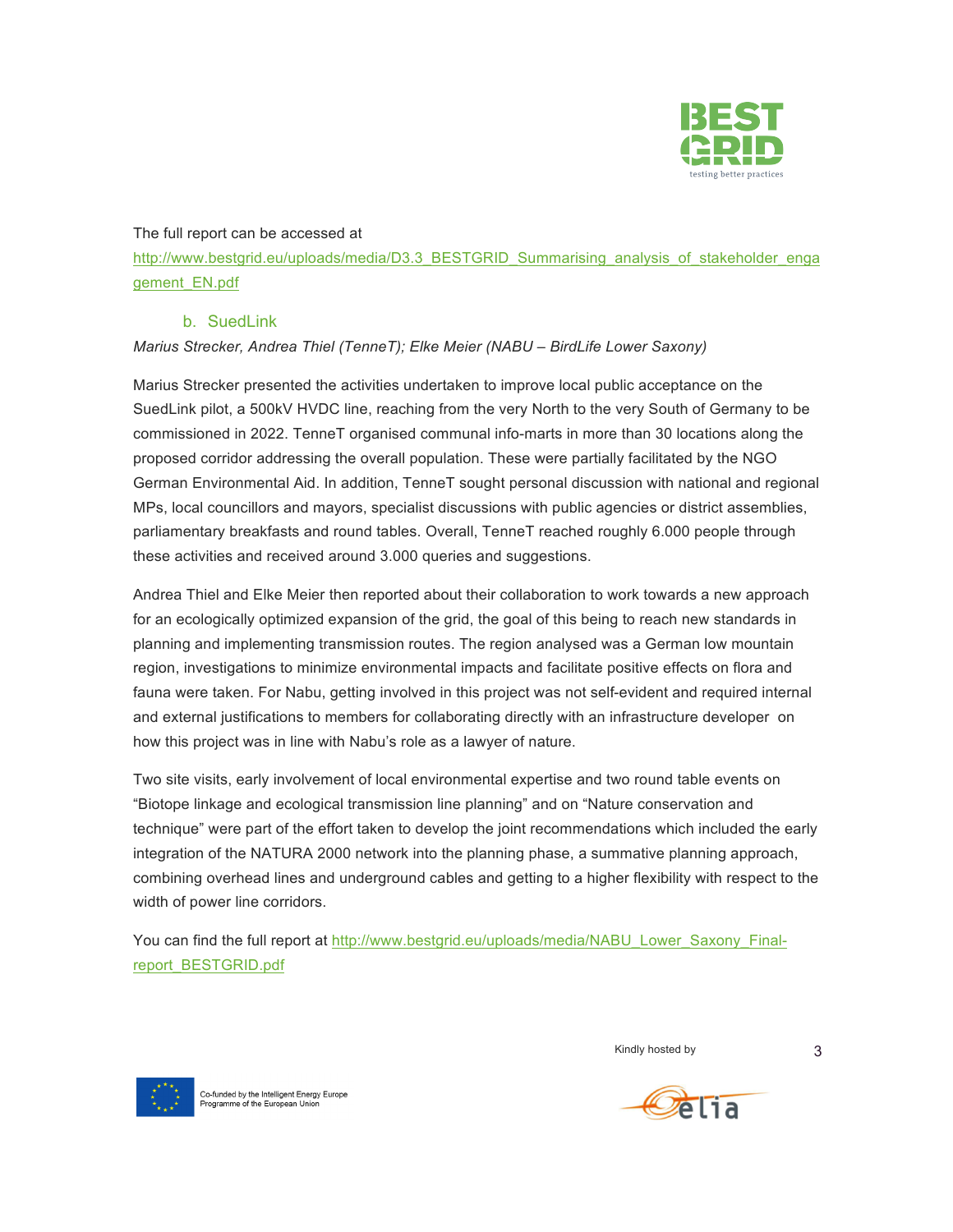

### c. Bertikow-Pasewalk

#### *Olivier Feix (50Hertz); Rotraud Haenlein (Germanwatch)*

Olivier Feix and Rotraud Haenlein presented their insights gained at the pilot project Bertikow-Pasewalk in the north-Eastern part of Germany. The project developer 50Hertz is planning to upgrade an existing 220kV powerline to 380kV to increase the power transmission capacity in the region. The TSO cooperated with three NGOs during BESTGRID: Germanwatch, German Environmental Aid (DUH) and NABU (BirdLife Germany). Issues of the collaboration spanned from feedback regarding the different participation measures, to the joint organisation of stakeholder events, and concrete input on avifauna and nature conservation issues for the route planning.

In the pilot project, 50Hertz realised numerous additional information and participation measures that go beyond its standard approach for grid development project. Most prominent means was a tour with a mobile citizen office along with eleven stops along the proposed line. Together with scientists from the University of Duisburg-Essen, 50Hertz measured magnetic fields at household devices and under the existing power line in order to explain the effects and to range threshold with other fields people are exposed to in their daily lives.

Regarding the reduction of environmental impacts, 50Hertz organised four stakeholder roundtables in cooperation with NABU and DUH and entered a continuous dialogue on critical nature issues along the proposed corridor with NABU. Among others, this led to an alternative corridor route that was included in the official application documents by 50Hertz.

For both Germanwatch and 50Hertz, the main lesson learned was that long-term commitment is necessary in order to improve the quality and acceptability of new grid development. Therefore, early and continuous offers for different target groups are key.

### d. NemoLink

### *Phil Pryor (National Grid); Ivan Scrase (RSPB)*

Mr Pryor presented National Grids Nemo Link pilot project. The focus was to "Develop recommendations on how to apply better practices in **marine focussed/interconnector** projects" this was done through: An evaluating desk top study of the process and the identifying of important stakeholders who were engaged in the process, and the holding of a set of interviews and workshops to analyse what went right and wrong with the process with a range of identified stakeholders.

Kindly hosted by 4



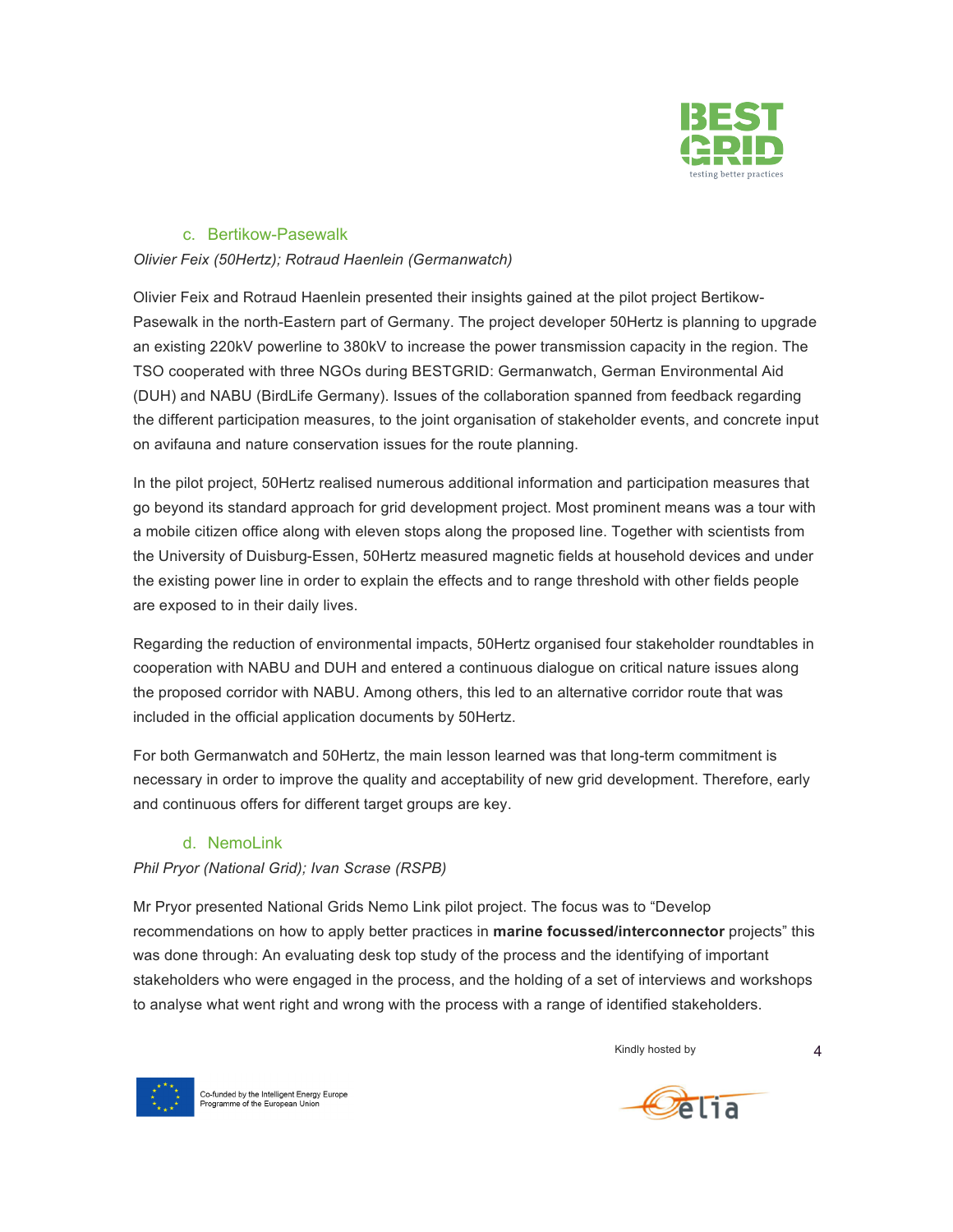

Mr Pryor went through the key lessons learnt from the analysis undertaken. The first being that both the developers and NGOs face resource constraints, this was evident by the fact that NGOs do not always have the resources to engage in every project process as deeply as they would like, as the project specific funding was not their. Secondly, better education through face-to-face engagement is crucial. Thirdly, there needs to be limited consultation with stakeholders at the strategic development phase. This builds broader trust in the process. And finally, information of past projects should be made available in a clear and free to use resource.

After outlining the identified lessons, Misters Scrase and Pryor gave a brief of the action plan that was developed to address such issues. The action plan concluded with several general points of action, including "Knowing your stakeholder" outside the project process, keeping tight project and meeting discipline and making documents on similar projects available in one resource. Both speakers concluded that the BESTGRID project has been beneficial on several levels, with "putting a face to the organisation" as one of the more general positive outcomes.

The full report can be found here: http://www.bestgrid.eu/uploads/media/D6.1 Marine action plan.pdf

### 4. Table discussions

### a. The relationship between biodiversity and social acceptance – how can one influence the other?

### *Simon de Voghel (Elia); Theresa Schneider (RGI)*

During the table discussion, participants shared many good examples for a) a successful cooperation between industry and environmental organisations and b) other environmental initiatives of industry that helped improve both the quality and the acceptability of projects. These examples showed that achieving the two goals of improving biodiversity and the support for a project can indeed go hand in hand. Examples included the Life project that Elia is currently running together with RTE and other stakeholders to improve the ecological corridor management under existing power lines (more info: http://www.life-elia.eu/en/The-project), and a continuous cooperation Terna has with the environmental NGO WWF Italy. Participants shared stories that sometimes the cooperation or project was not initially planned, but rather a result of random occasions that was seen as opportunity by those involved.





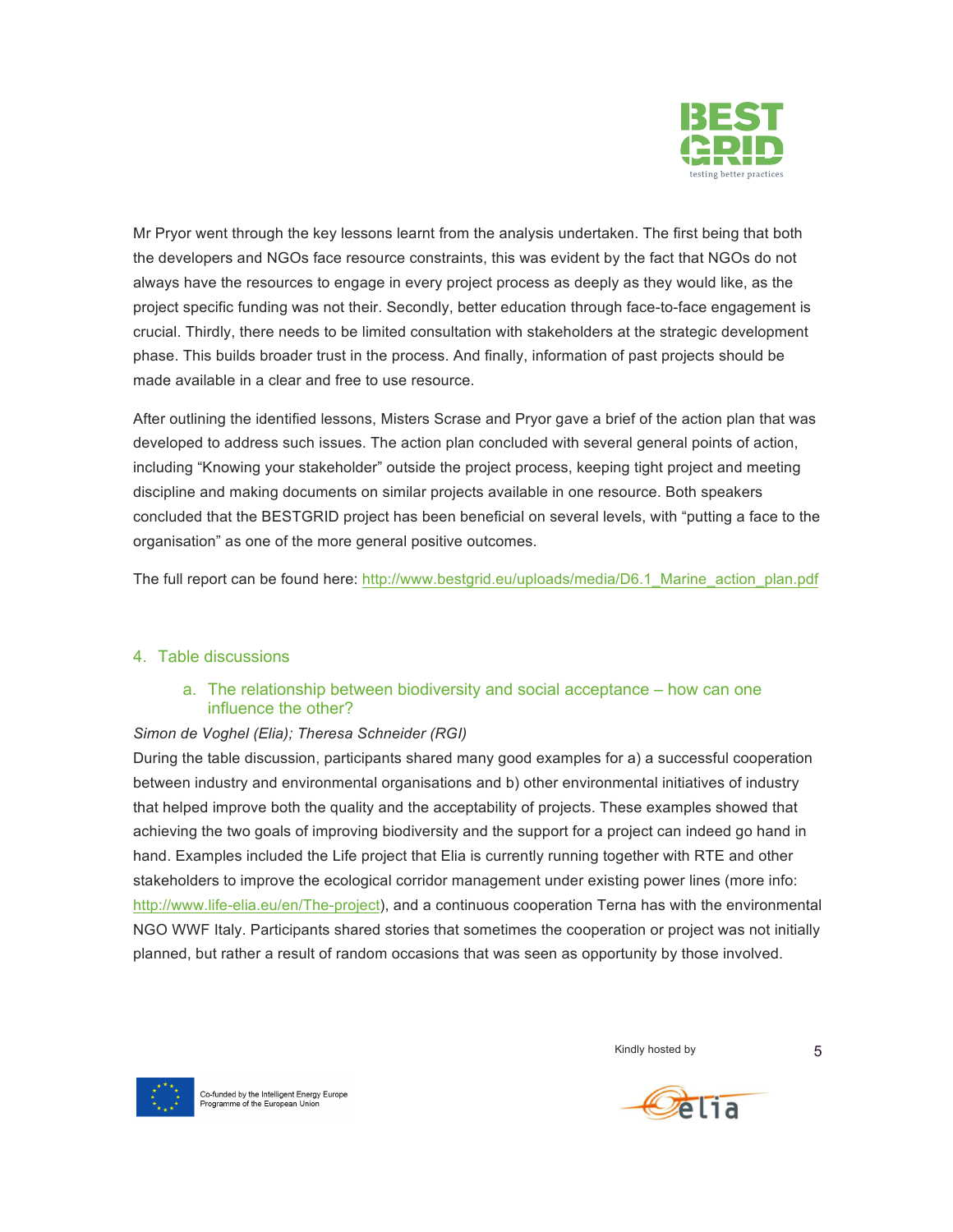

However, biodiversity projects are not always without risks and challenges. It was reported that sometimes biodiversity arguments are misused by people affected by new projects or that industry doesn't stick to the promises made and trust thereby jeopardised.

## b. Financial framework for a successful cooperation of grid operators with stakeholders, such as NGOs and associations

#### *Antonella Battaglini, Antina Sander (RGI)*

This table discussion looked into the idea of establishing a foundation which manages a fund out of which NGOs can obtain financing to cooperate on the ground with TSOs on grid development projects. The fund should feed itself by automatically receiving a small share of investment costs for new assets. This set-up would allow NGOs to obtain funding from a neutral source and hence remaining independent of TSOs, which is a must-criterion for many NGOs.

Feedback from the group included that setting this up did not necessarily need a foundation but that an association would do and that RGI itself was in the position to manage such a funding source. In addition, it was stated that further funding sources should be considered, but also that some of the evident options such as the Connecting for Europe Facility needed a revision in their Terms of Reference to allow NGOs to apply. Overall, the group agreed that finding stable financing for direct involvement of NGOs in grid projects was desirable and that in a next step, more concrete propositions on the governance structures of such a tool should be developed.

# c. Table 3: "Possible impacts of compensation on the acceptability of projects and challenges of differing compensation schemes for cross border interconnectors"

#### *William Mongey (EirGrid); Andrew Carryer (RGI)*

The roundtable looked to discuss how compensation measures can positively or negatively impact permitting procedures in grid development projects across Europe, with a special focus on how the differing of compensation schemes "cross-border" could cause a challenge in this regard. The discussion started with a definition of the word "compensation", making clear that it does not refer to "land owner compensation" or "environmental schemes" in this context, but rather broader compensation to non landowning members of the community made though an official body.

While some participants were concerned that this was "bribery" and that offering communities money in this way was cynical. However, others countered that across Europe there are severe problems with





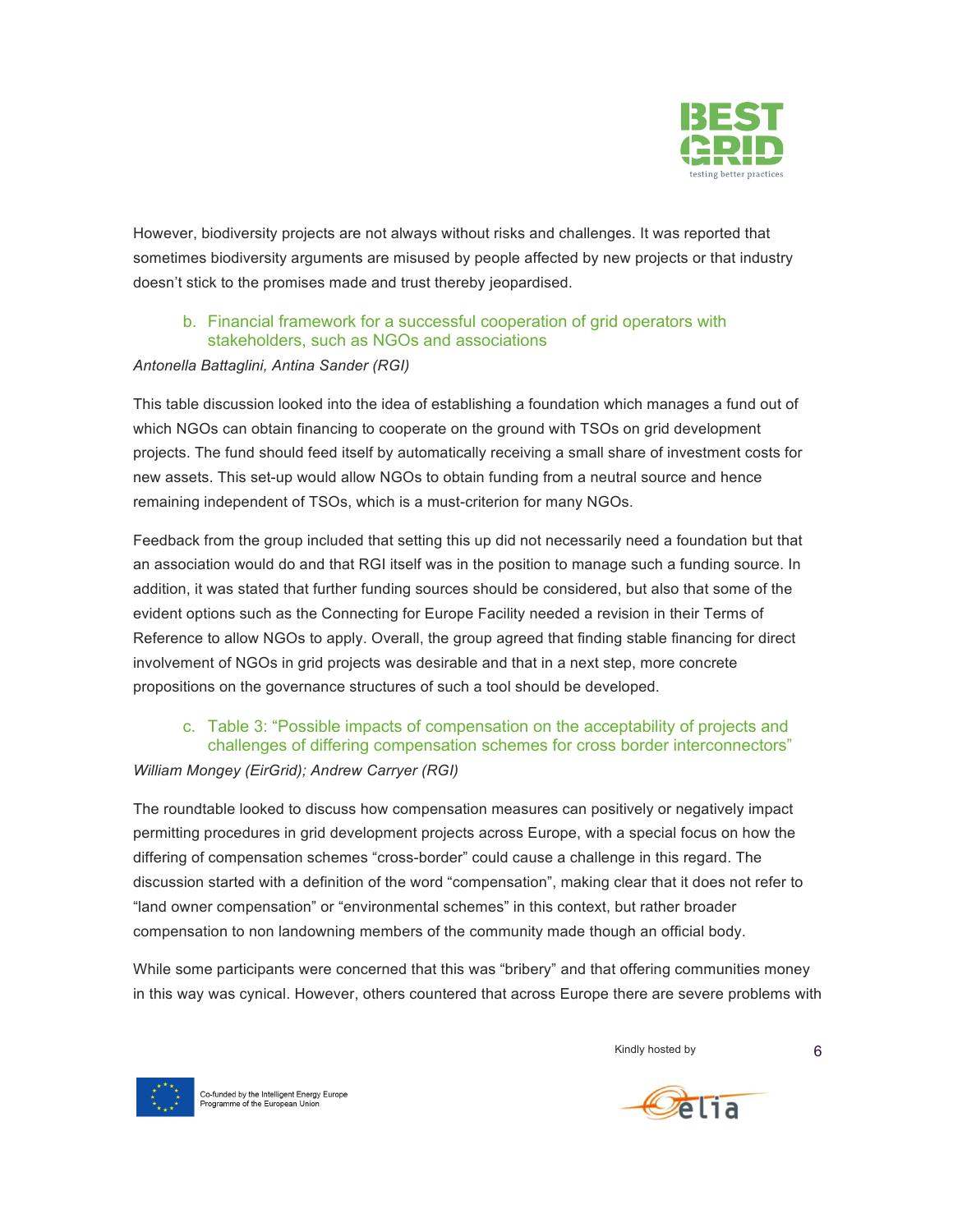

acceptance and permitting. If people did not feel like they are gaining from a project they often would try and block it. Payments of this kind could be said to properly represent the value of communities hosting nationally important infrastructure.

Many members of the group representing TSOs were working on non-landowner compensation schemes of some sort. EirGrid's package of community gain measures includes a proximity allowance and financial package made available to communities for a diverse range of projects. Non-TSO members of the roundtable accepted that TSOs can do more for local communities impacted by lines, but were also sceptical that any type of payments may bring up the issue of bribery.

RGI is currently working on a briefing paper that gives an overview of different practices in Europe. If you are interested in this work, please contact Andrew Carryer (Andrew@renewables-grid.eu).

# d. Table 4: Overhead lines and underground cabling: Criteria for the use of underground cable technology on the extra high voltage level

### *Volker Wendt (Europacable); Guido Axmann (RGI/Bourbaki)*

The initial discussion identified the need for innovative solutions as approx. 32% of all current grid projects across Europe are delayed and over 100 bottlenecks have been identified – mainly due to 'public opposition' and 'lengthy permitting procedures'. Partial underground seems to become an additional instrument in the operator's toolbox to overcome social resistance in grid projects in close proximity to citizens' livelihoods. The group focussed three **practice cases**:

- 1) Amprion's 380kV AC Raesfeld Project (Germany), 181 kilometres from Meppen to Wesel with 3 underground sections, double circuit 380kV with a transmission capacity of 2x 1.800 – 2.300 MVA. The project has a special focus on soil treatment and refillment, eg. with cables laying in pipes
- 2) TenneT's 380kV AC Randstad Project (Netherlands), 85 kilometres linking Rotterdam, Amsterdam and The Hague, double circuit 380kV with a transmission capacity 2x 2.635 MVA. The project shows two innovative approaches: new pylon design "Wintrack" and partial undergrounding on total length of 20 kilometres in two sections (10.8 kilometres already operational, another 9.5 kilometers build in 2015-2017)
- 3) REE/RTE's 320kV HVDC INELFE Interconnector (France/ Spain), 65 kilometres fully undergrounded with a transmission capacity of 2GW. Specialties: XLPE HVCD cable with VSC



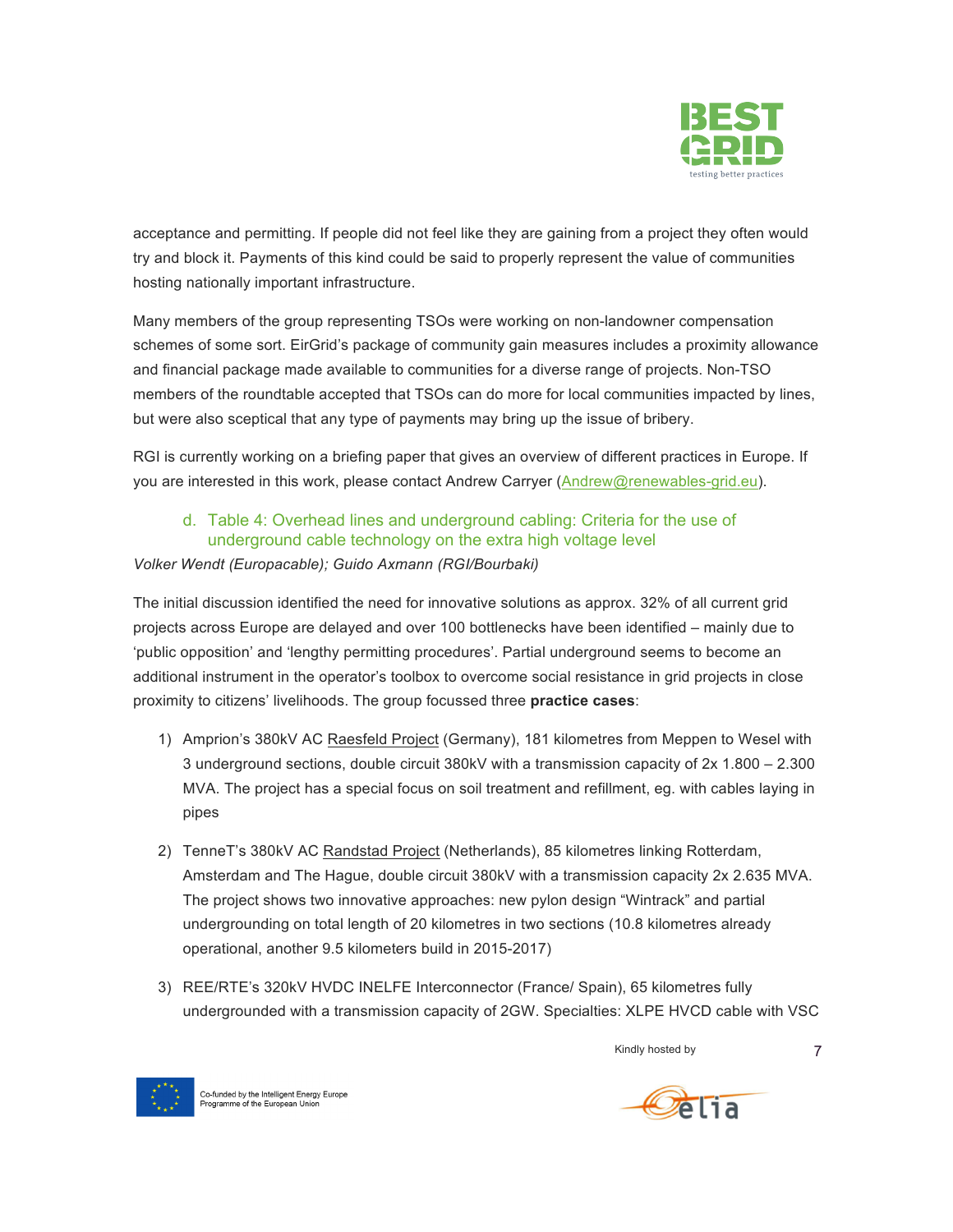

converter, 8.5 kilometres tunnel under the Pyrenees, EUR 700 million with EUR 225 EU funded

Looking at theses cases (and others) the group identified and clustered **different national approaches** to undergrounding, some examples:

- Criteria-based approach in Switzerland
- Full undergrounding for < 275kV projects in Denmark
- Systematic technology assessment in the UK
- Project specific policy approach in Germany

In a next step the group look deeper into criteria-based approaches in different member states and tried to identified commonalities:

- Distance to population
- Technical feasibility
- Environmental parameters
- Spatial considerations
- Economics/ business case

**Concluding remarks** of this exciting round table discussion:

- Different EU Member States pursue different approaches/ options for undergrounding or varying combinations thereof
- All stakeholders involved TSOs, Regulators, local communities, industry and civil society need sound, waterproof criteria to justify technology decisions to create/ enable higher public acceptance
- To accelerate cross-border projects, notably PCIs, Europe needs cross border harmonisation / alignment for partial undergrounding